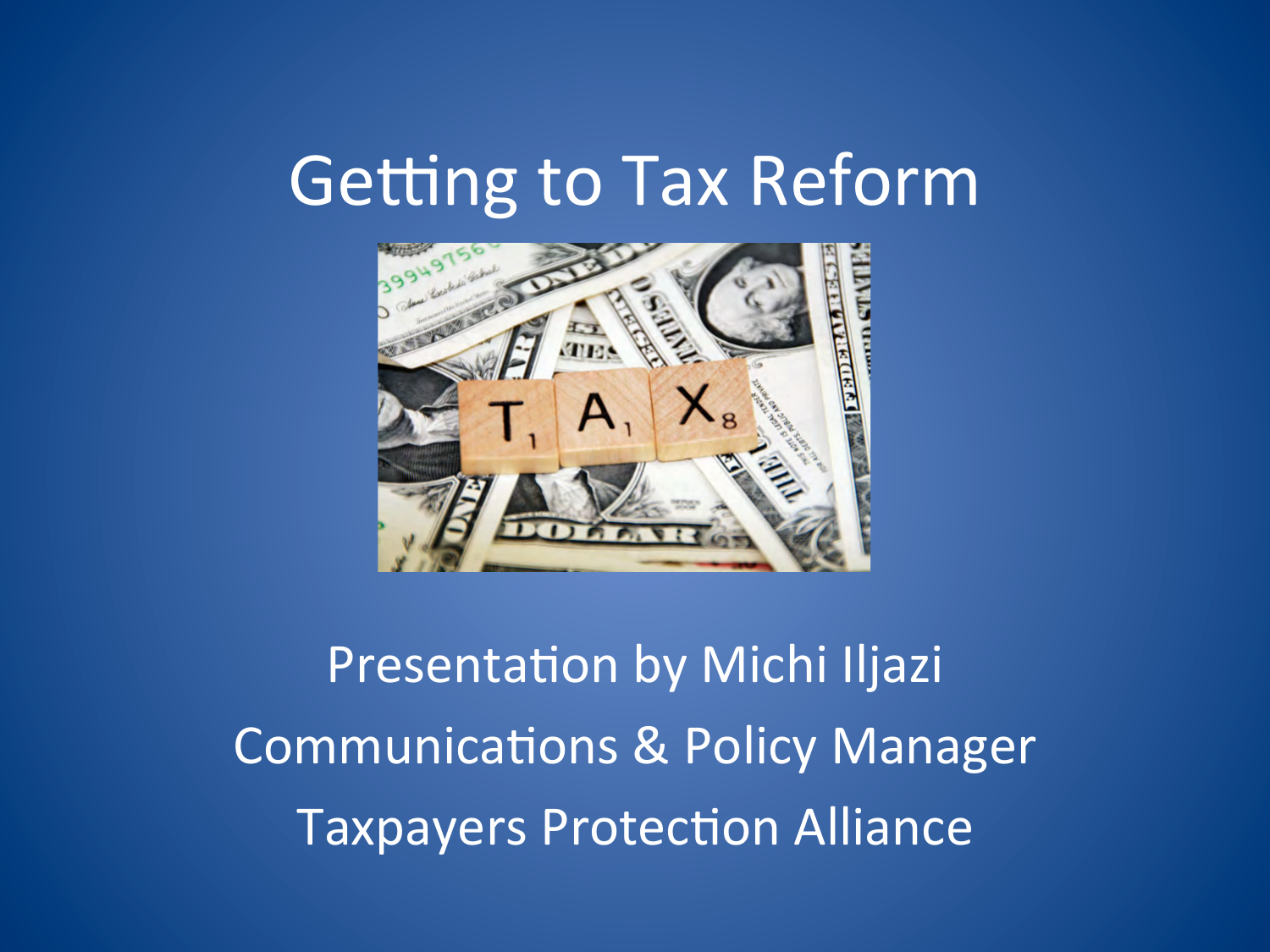#### **About TPA**

- Founded in 2011
- Non-profit, non-partisan
- Focus on how government policies impact taxpayers and the economy overall

# **TAXPAYERS** PROTECTION ALLIANCE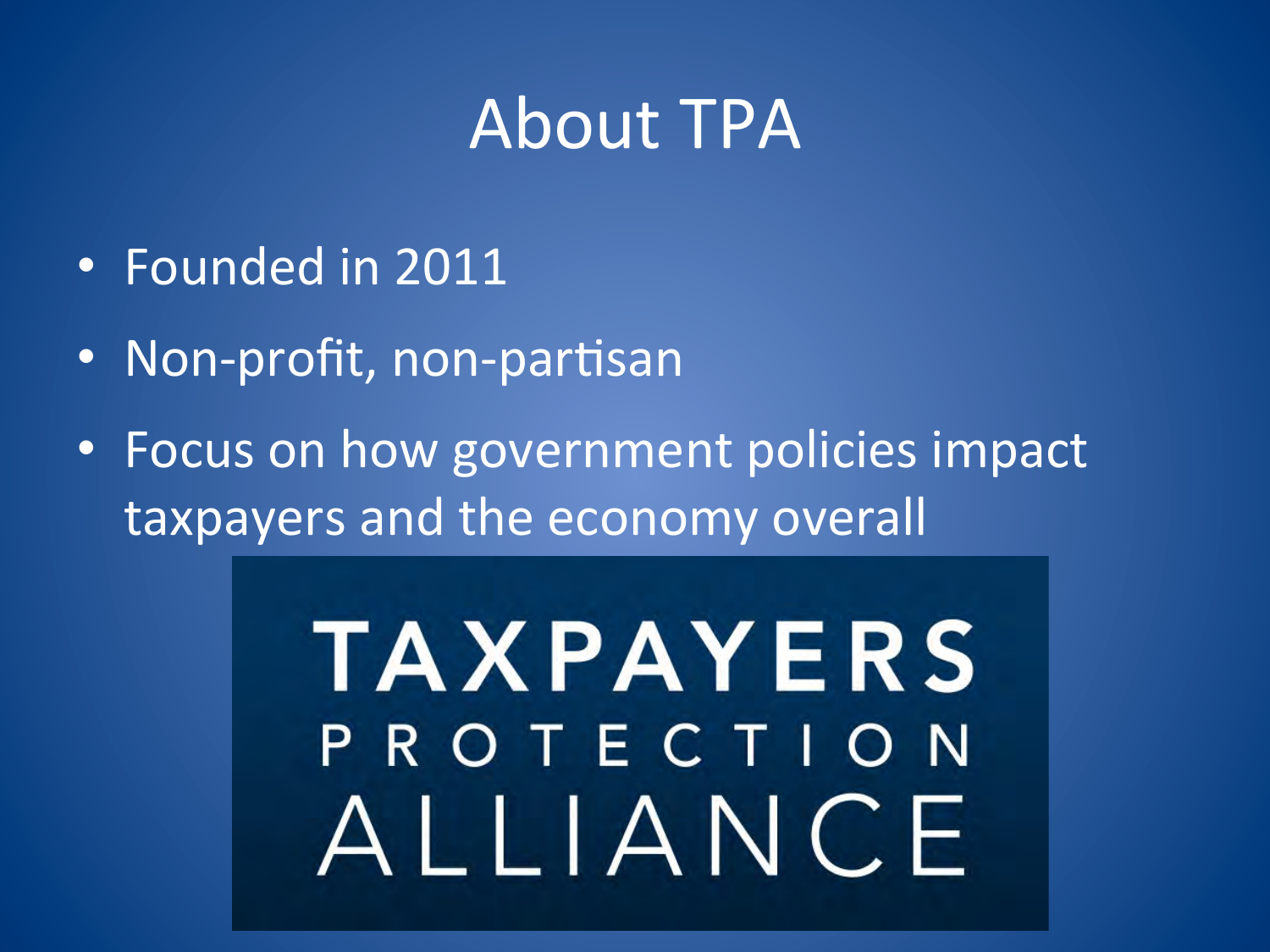#### Summary

- What are the goals for tax reform?
- How tax reform can work for Utah?
- How can Utah play a role on tax reform?

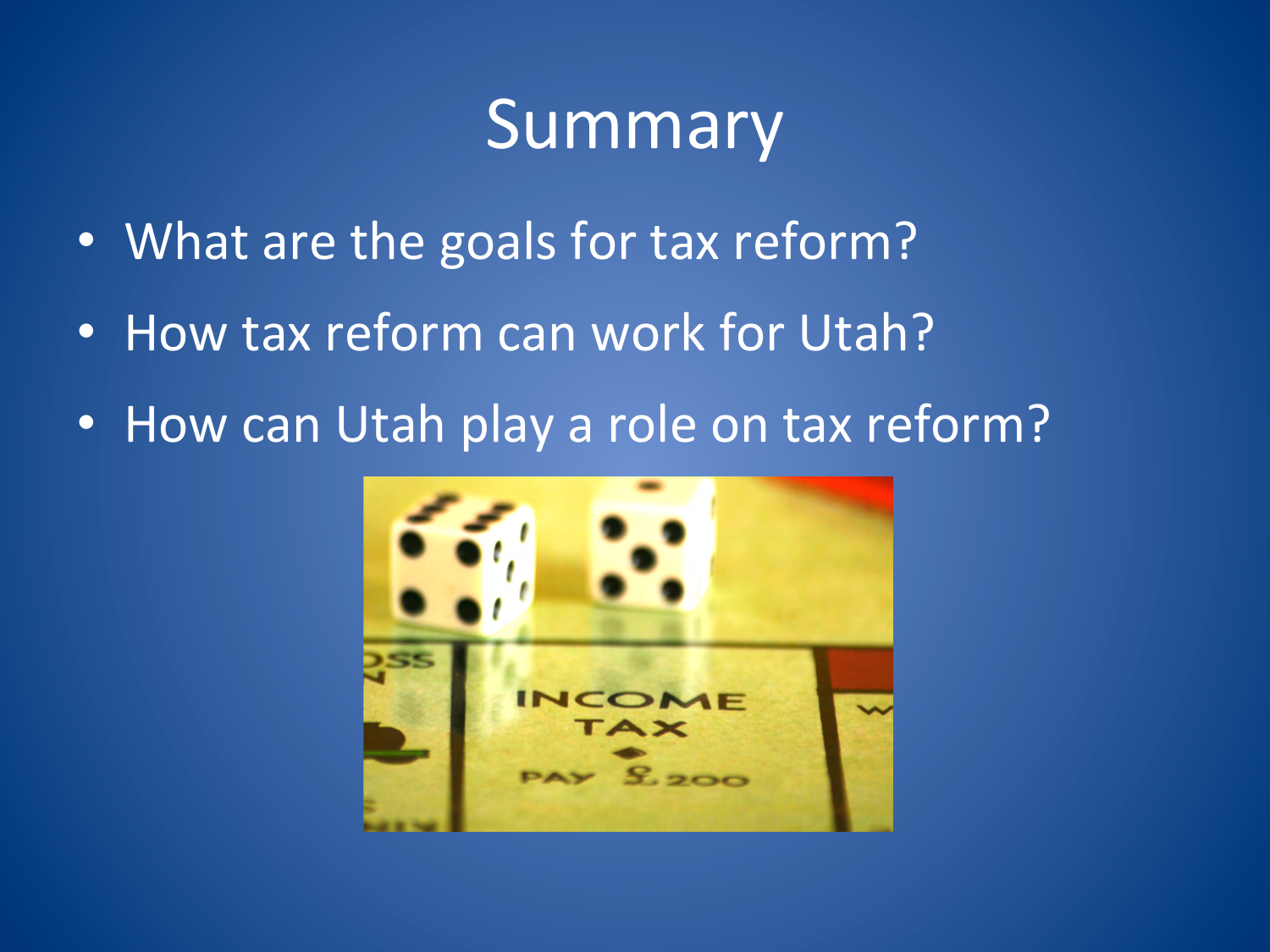## **Goals for Comprehensive Tax Reform**

- Making the code simpler
- Corporate tax reform
- Eliminating the death tax
- Unleashing Energy potential

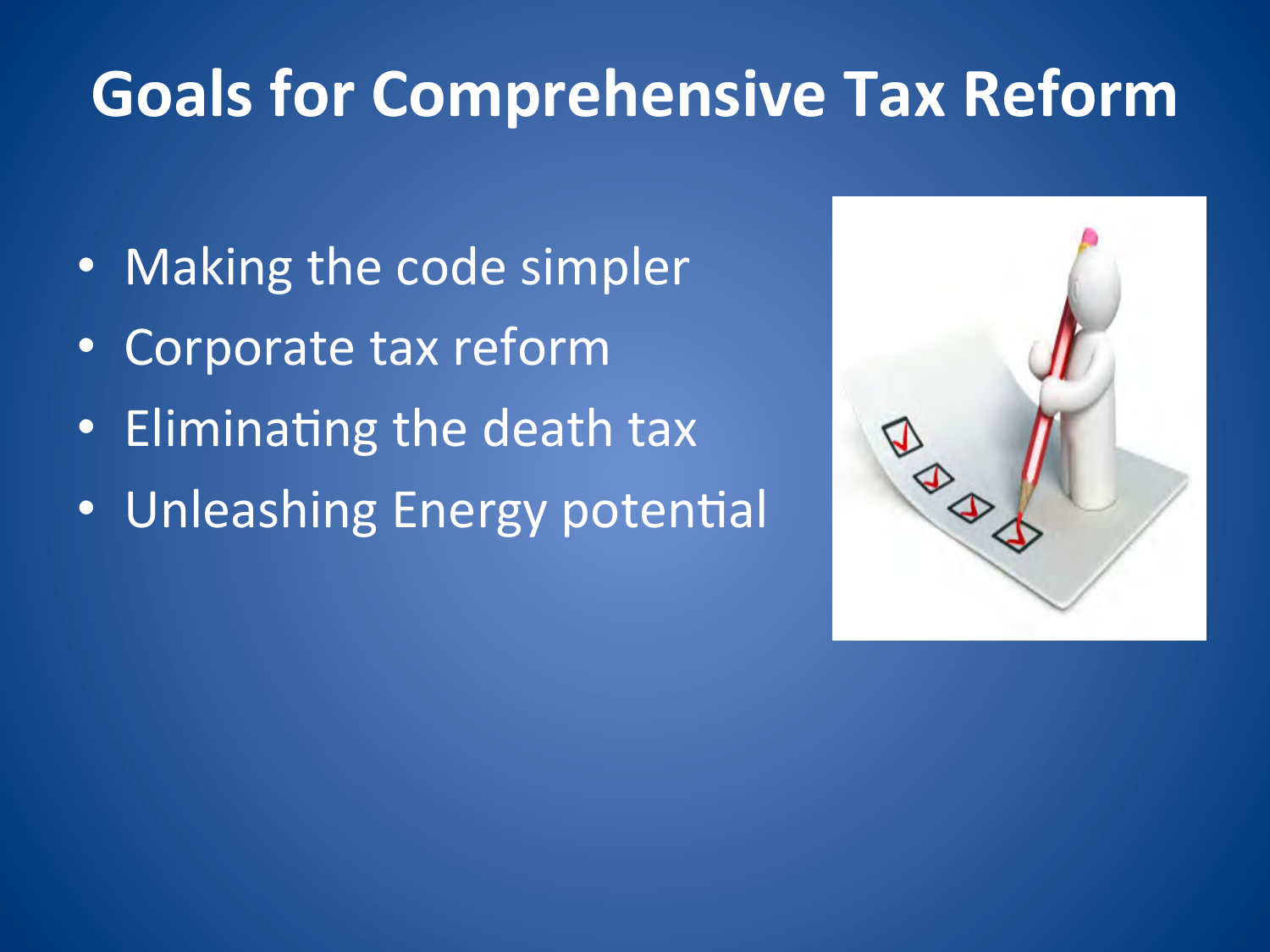## **GOAL- Tax Simplification**

- Tax complexity is a major problem with our current structure
- The current tax code has 3.95 million words. The novel War and Peace has 544,000 words.
- National Taxpayers Union study: \$234 billion cost to the economy due to tax complexity



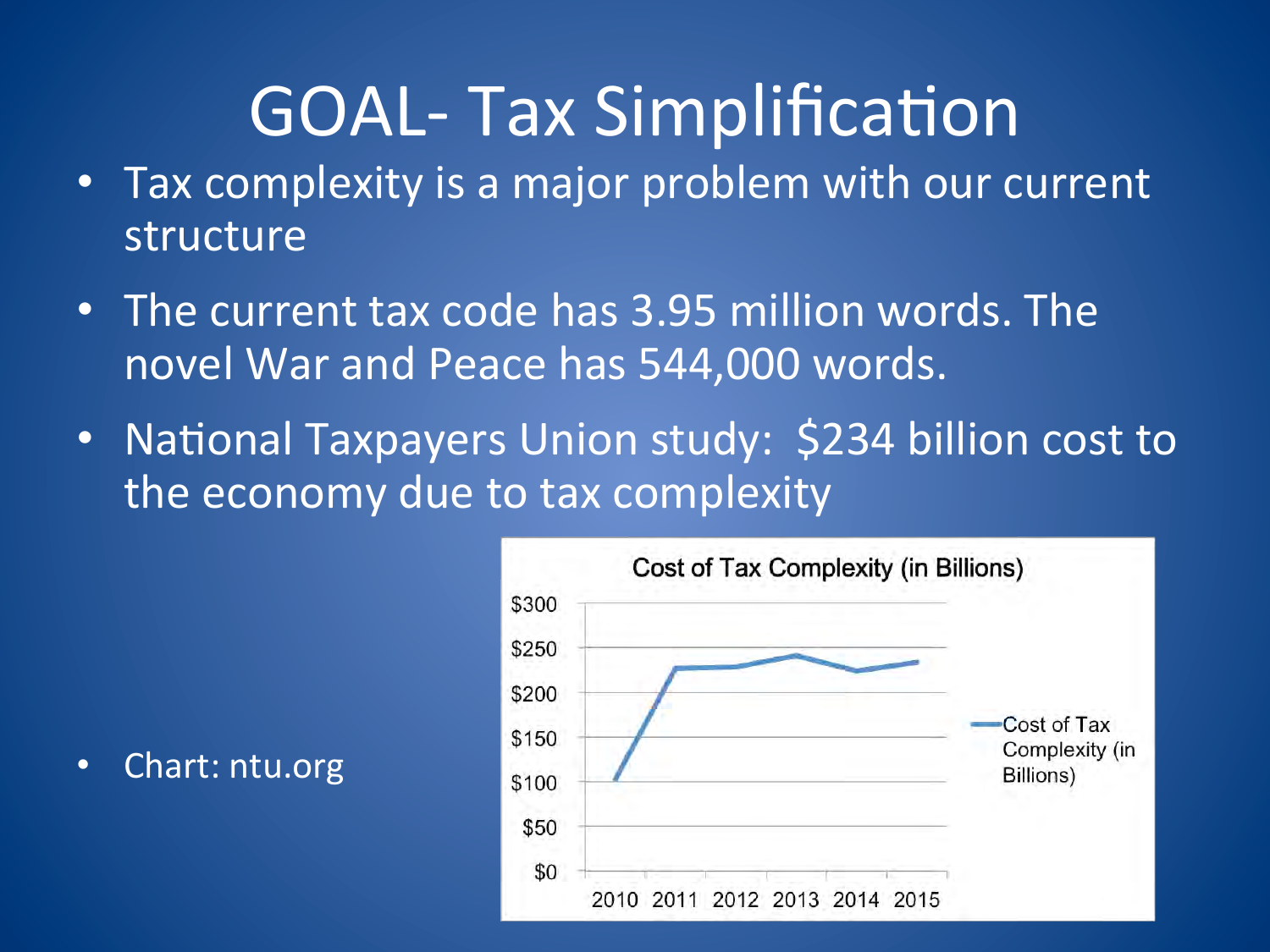## **GOAL- Corporate Tax Reform**

- The US continues to rank atop when it comes to the corporate tax rate, we've been the highest since April of 2012 at nearly 40%
- The corporate tax rate must be lowered so we can encourage businesses to invest and stay in the US
- 2000-2011: US lost a net of 46 Fortune Global 500 company HQs to lower-tax countries in Europe and Asia
- No gimmicks (i.e. infrastructure funding, EOs)

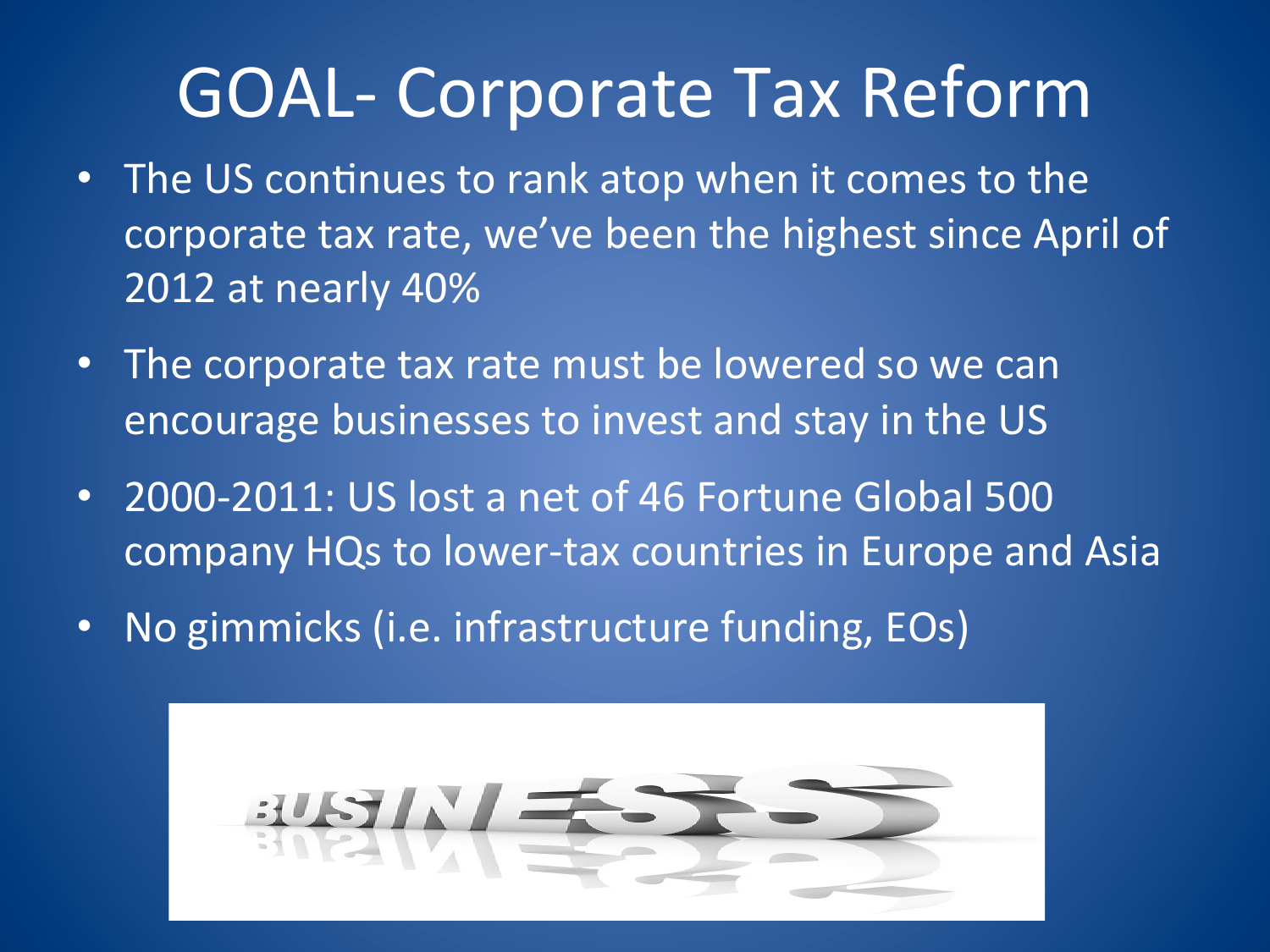## GOAL- Kill the Death Tax

- Death Tax is nearly a century old & was put in place to fund WWI, repeal is long overdue
- The House has acted, the Senate must do the same and make President Obama sign or veto



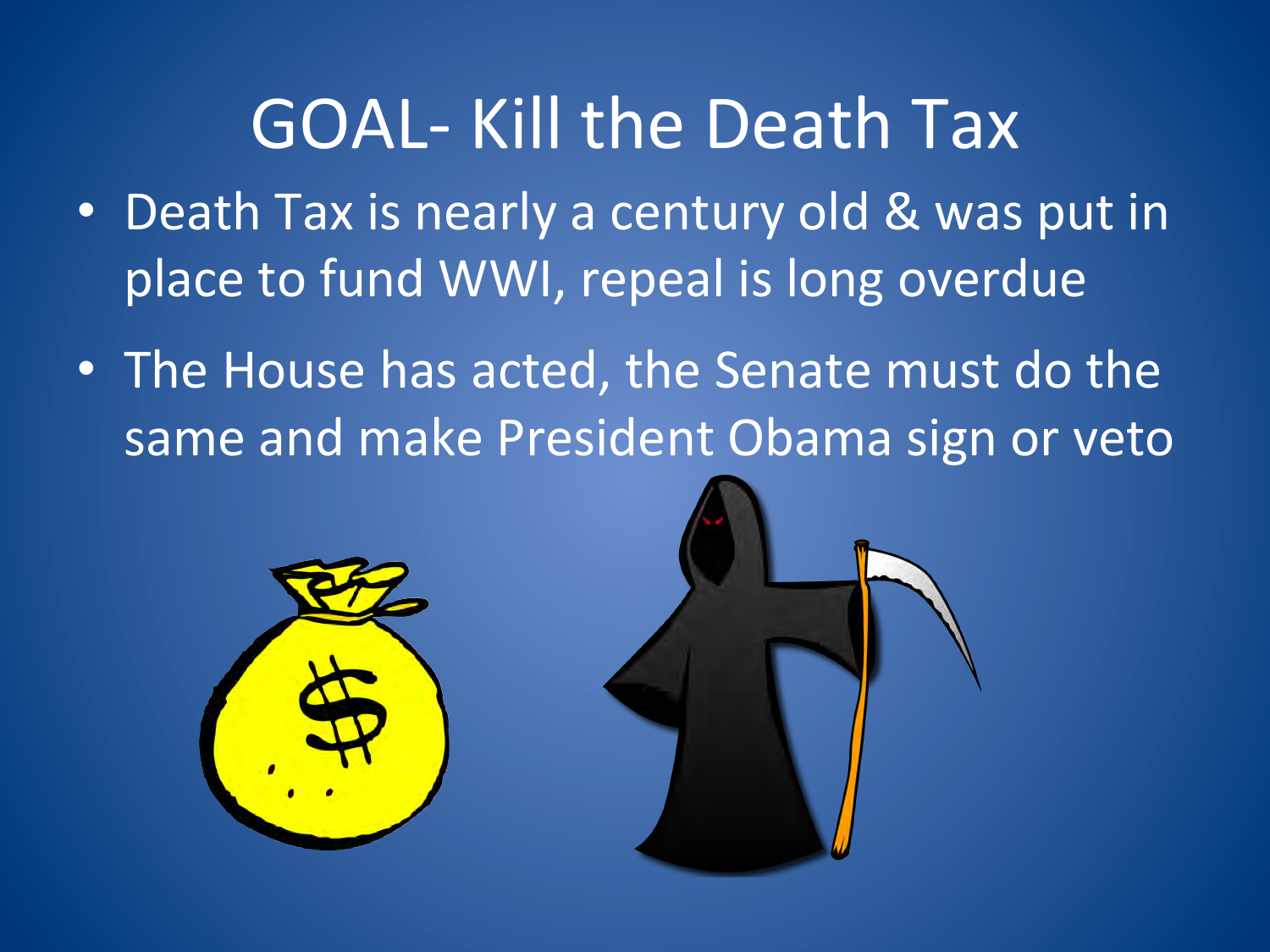#### **GOAL- Energy Boost**

- Corporate Tax code is a drag on the energy industry
- Experts say more than 1 million jobs could be added
- Oil & Gas industry shouldn't be a target in tax reform
- Oil & Gas shouldn't subsidize Green energy failures
- Lift the ban on Oil exports, 40 years is long enough

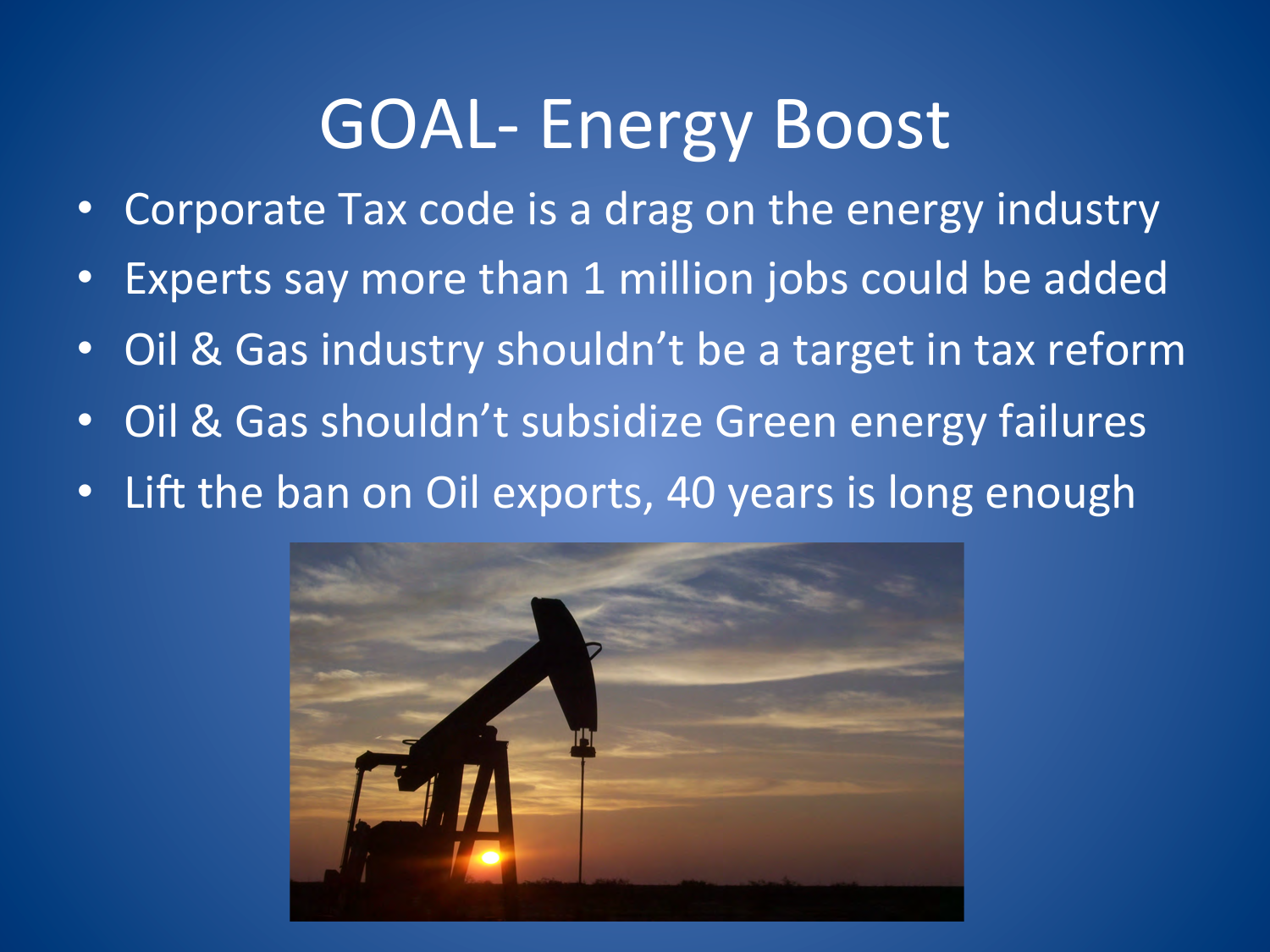#### Utah's Role in Tax Reform

Though the conversation about tax reform is largely happening in our nation's capital, there is a great deal that Utah can do not only to contribute but also to influence the tax reform conversation going forward

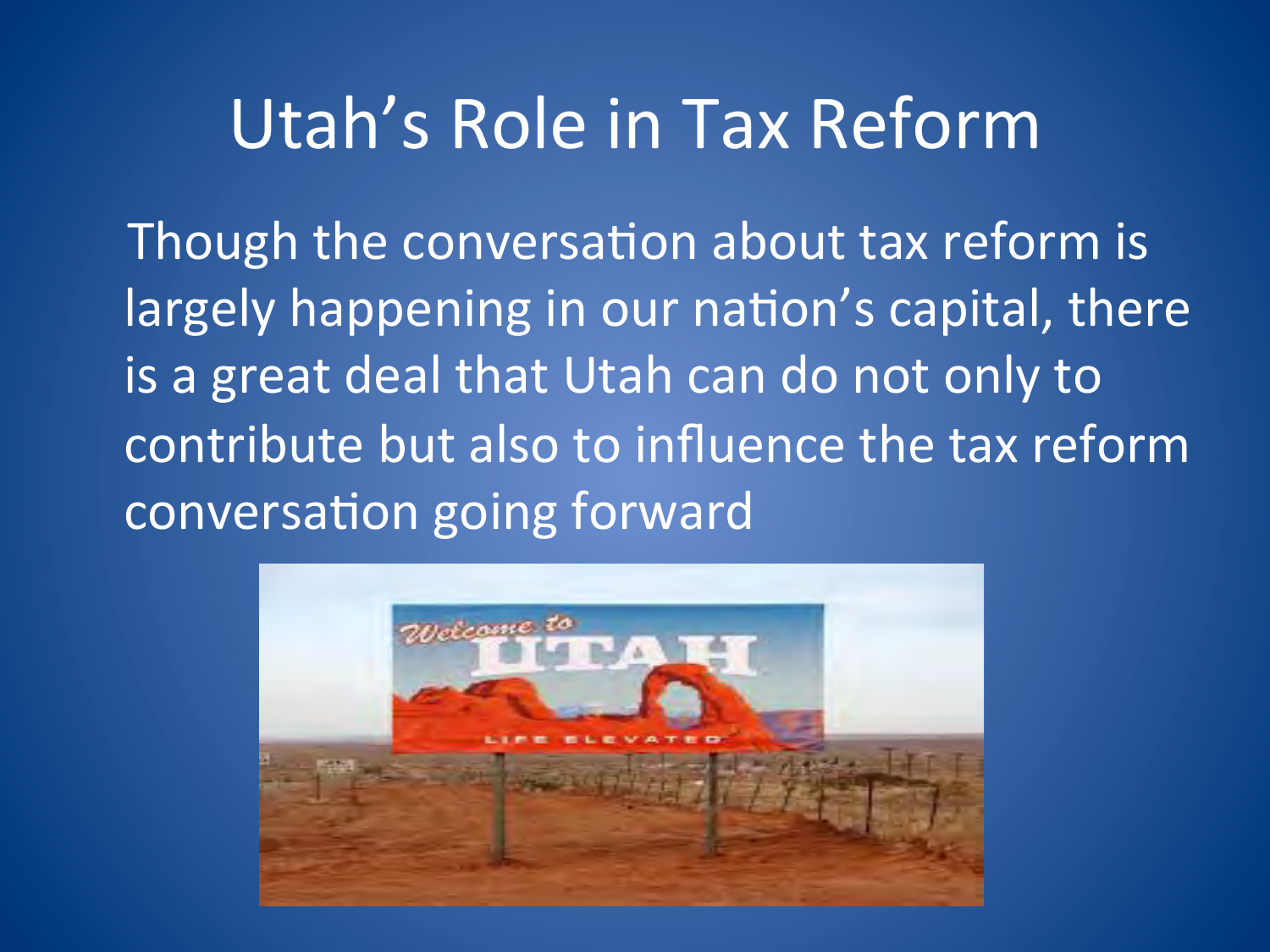## Senators in the Driver's Seat

- **U.S. Senator Orrin Hatch:** Chairman of the tax writing committee in the Senate, any legislation on tax reform will go through him, he has been optimistic about getting something done
- **U.S. Senator Mike Lee: Has** already put forth a blueprint for tax reform with Florida Senator Marco Rubio and it's Pro-Growth, Pro-Business, and Pro- Working Families



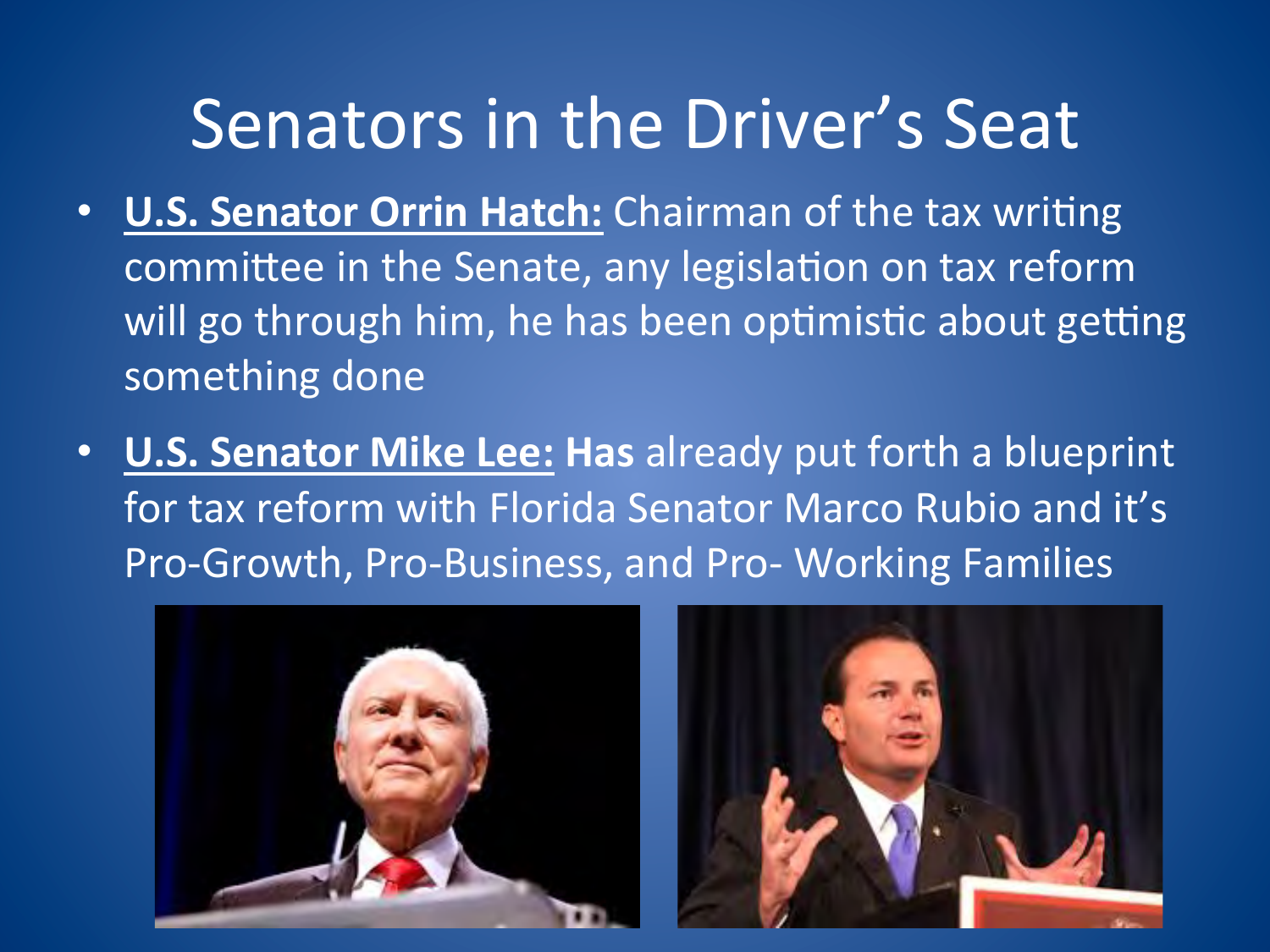## Hearing from Utah

The State legislature, business community, and Utah citizens should make their voice heard in Washington when it comes to tax reforn

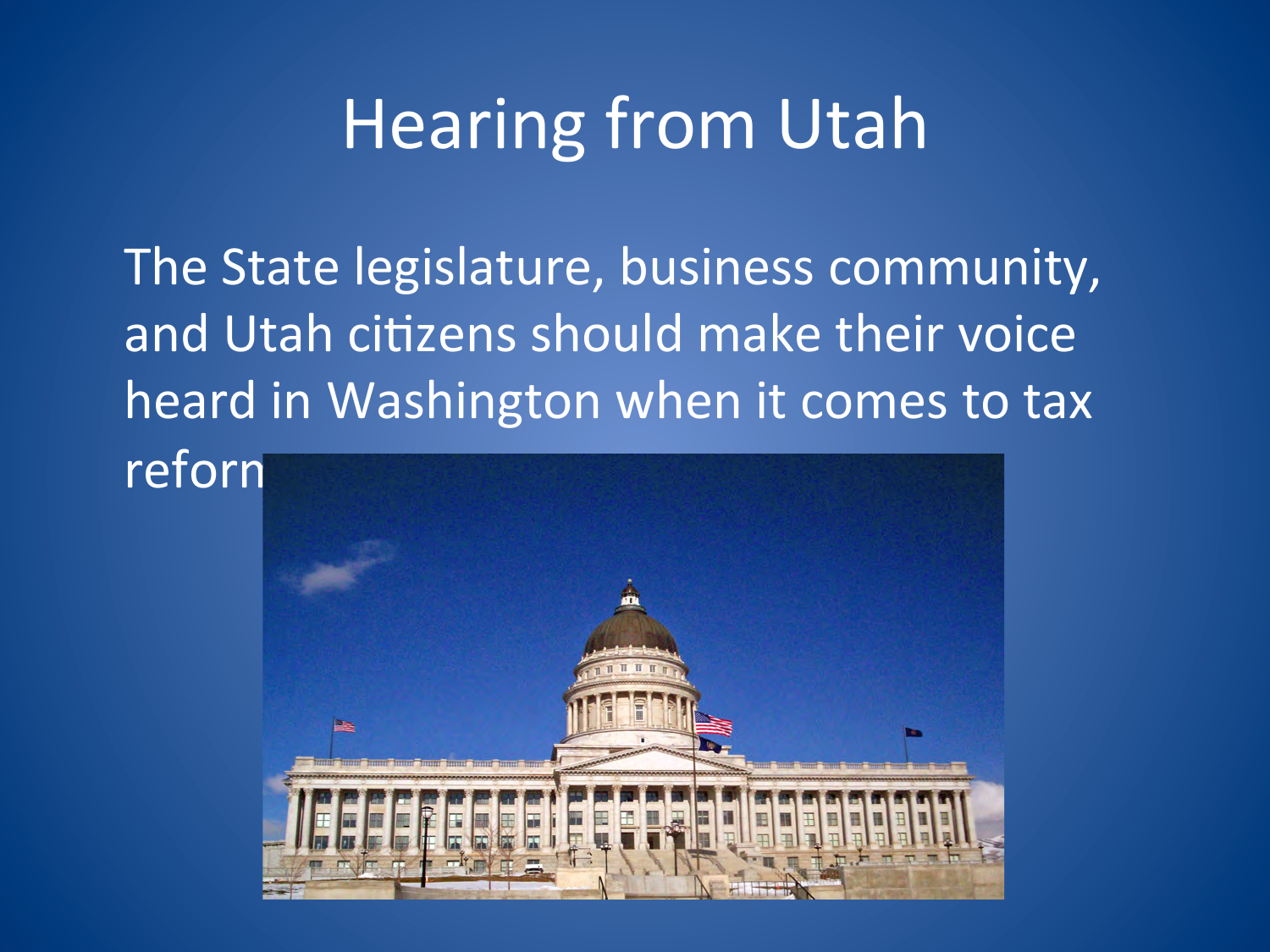## Conclusion

- Comprehensive Tax Reform is critical to getting the economy back on track
- Overhauling the tax code to make things simpler
- Reforming the corporate tax to encourage businesses to invest here at home
- All of this is achievable, with leadership and cooperation from Utah and Washington